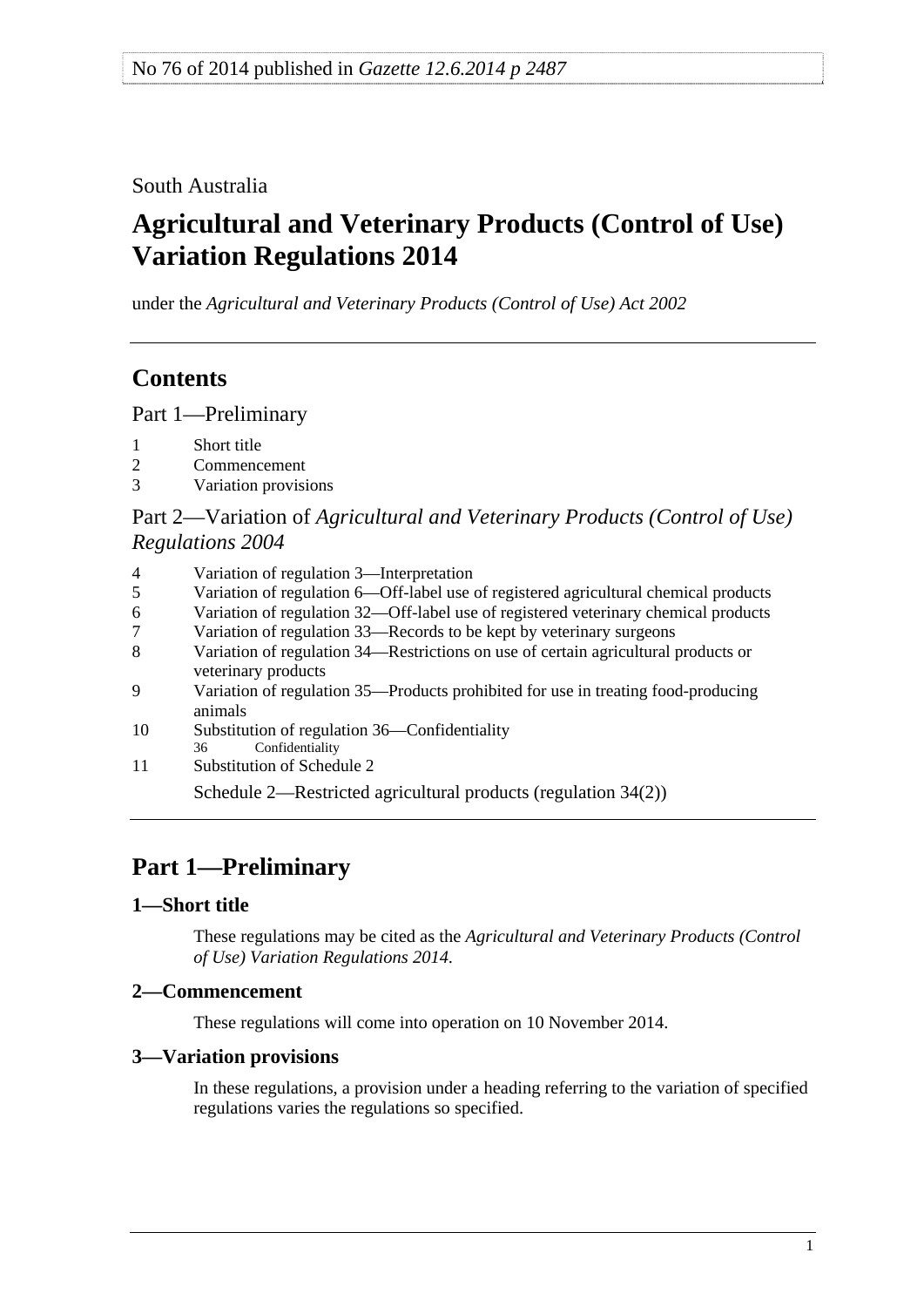## <span id="page-1-0"></span>**Part 2—Variation of** *Agricultural and Veterinary Products (Control of Use) Regulations 2004*

### **4—Variation of regulation 3—Interpretation**

- (1) Regulation 3(1), definition of *ChemCert accreditation*—delete the definition
- (2) Regulation 3(1), definition of *prescribed qualification*—delete the definition

## **5—Variation of regulation 6—Off-label use of registered agricultural chemical products**

Regulation 6(1), penalty provision—delete the penalty provision and substitute: Maximum penalty: \$10 000. Expiation fee: \$315.

## **6—Variation of regulation 32—Off-label use of registered veterinary chemical products**

Regulation 32(1), penalty provision—delete the penalty provision and substitute: Maximum penalty: \$10 000. Expiation fee: \$315.

#### **7—Variation of regulation 33—Records to be kept by veterinary surgeons**

(1) Regulation 33(1)—delete "keep" and substitute:

as soon as practicable after treating the animals, make

(2) Regulation 33(2)—delete "keep" and substitute:

, as soon as practicable after treating the animals, make

- (3) Regulation 33—after subregulation (2) insert:
	- (2a) A veterinary surgeon who is required to make a record of information under this regulation must keep the record for 2 years from the date of the making of the record. Maximum penalty: \$2 500.

Expiation fee: \$210.

### **8—Variation of regulation 34—Restrictions on use of certain agricultural products or veterinary products**

- (1) Regulation 34(1)—delete subregulation (1) and substitute:
	- (1) The Minister may, by notice in the Gazette, declare that the use of an agricultural product or veterinary product specified in the notice is prohibited except by persons of a class specified in the notice.
	- (1a) A person must not contravene a notice referred to in [subregulation \(1\).](#page-1-0) Maximum penalty: \$10 000. Expiation fee: \$315.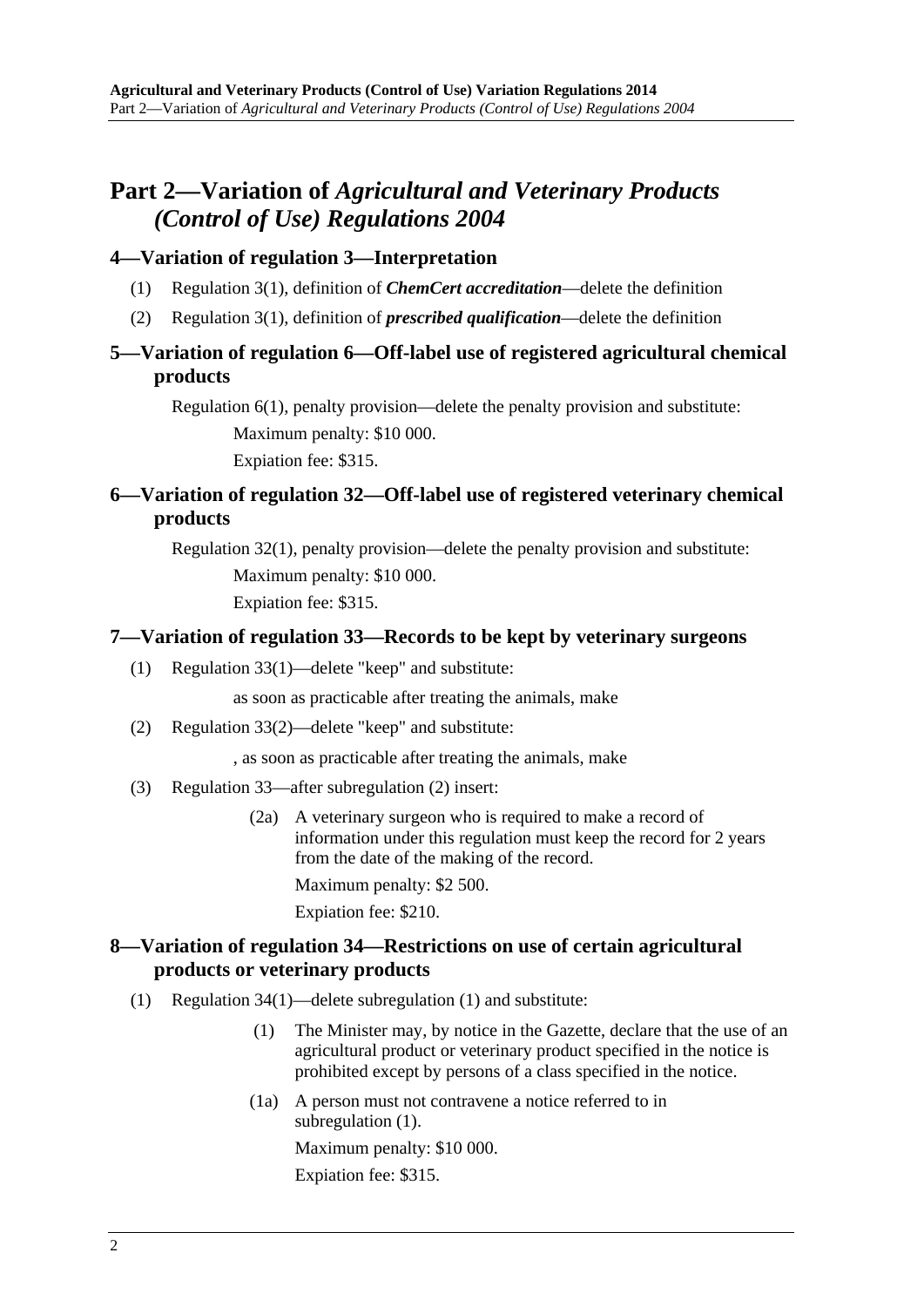- <span id="page-2-0"></span>(2) Regulation 34(2)—delete "Part 2"
- (3) Regulation 34(2), penalty provision—delete the penalty provision and substitute: Maximum penalty: \$10 000. Expiation fee: \$315.
- (4) Regulation 34(3)—delete "Part 2"

#### **9—Variation of regulation 35—Products prohibited for use in treating food-producing animals**

Regulation 35, penalty provision—delete the penalty provision and substitute: Maximum penalty: \$10 000. Expiation fee: \$315.

#### **10—Substitution of regulation 36—Confidentiality**

Regulation 36—delete the regulation and substitute:

#### **36—Confidentiality**

For the purposes of section 38(a) of the Act, the following Acts are prescribed:

- (a) the *[Controlled Substances Act 1984](http://www.legislation.sa.gov.au/index.aspx?action=legref&type=act&legtitle=Controlled%20Substances%20Act%201984)*;
- (b) the *[Dangerous Substances Act 1979](http://www.legislation.sa.gov.au/index.aspx?action=legref&type=act&legtitle=Dangerous%20Substances%20Act%201979)*;
- (c) the *[Environment Protection Act 1993](http://www.legislation.sa.gov.au/index.aspx?action=legref&type=act&legtitle=Environment%20Protection%20Act%201993)*;
- (d) the *[Food Act 2001](http://www.legislation.sa.gov.au/index.aspx?action=legref&type=act&legtitle=Food%20Act%202001)*;
- (e) the *[Livestock Act 1997](http://www.legislation.sa.gov.au/index.aspx?action=legref&type=act&legtitle=Livestock%20Act%201997)*;
- (f) the *[National Parks and Wildlife Act 1972](http://www.legislation.sa.gov.au/index.aspx?action=legref&type=act&legtitle=National%20Parks%20and%20Wildlife%20Act%201972)*;
- (g) the *[Natural Resources Management Act 2004](http://www.legislation.sa.gov.au/index.aspx?action=legref&type=act&legtitle=Natural%20Resources%20Management%20Act%202004)*;
- (h) the *[Occupational Health, Safety and Welfare Act 1986](http://www.legislation.sa.gov.au/index.aspx?action=legref&type=act&legtitle=Occupational%20Health%20Safety%20and%20Welfare%20Act%201986)*;
- (i) the *[Primary Produce \(Food Safety Schemes\) Act 2004](http://www.legislation.sa.gov.au/index.aspx?action=legref&type=act&legtitle=Primary%20Produce%20(Food%20Safety%20Schemes)%20Act%202004)*;
- (j) the *[South Australian Public Health Act 2011](http://www.legislation.sa.gov.au/index.aspx?action=legref&type=act&legtitle=South%20Australian%20Public%20Health%20Act%202011)*.